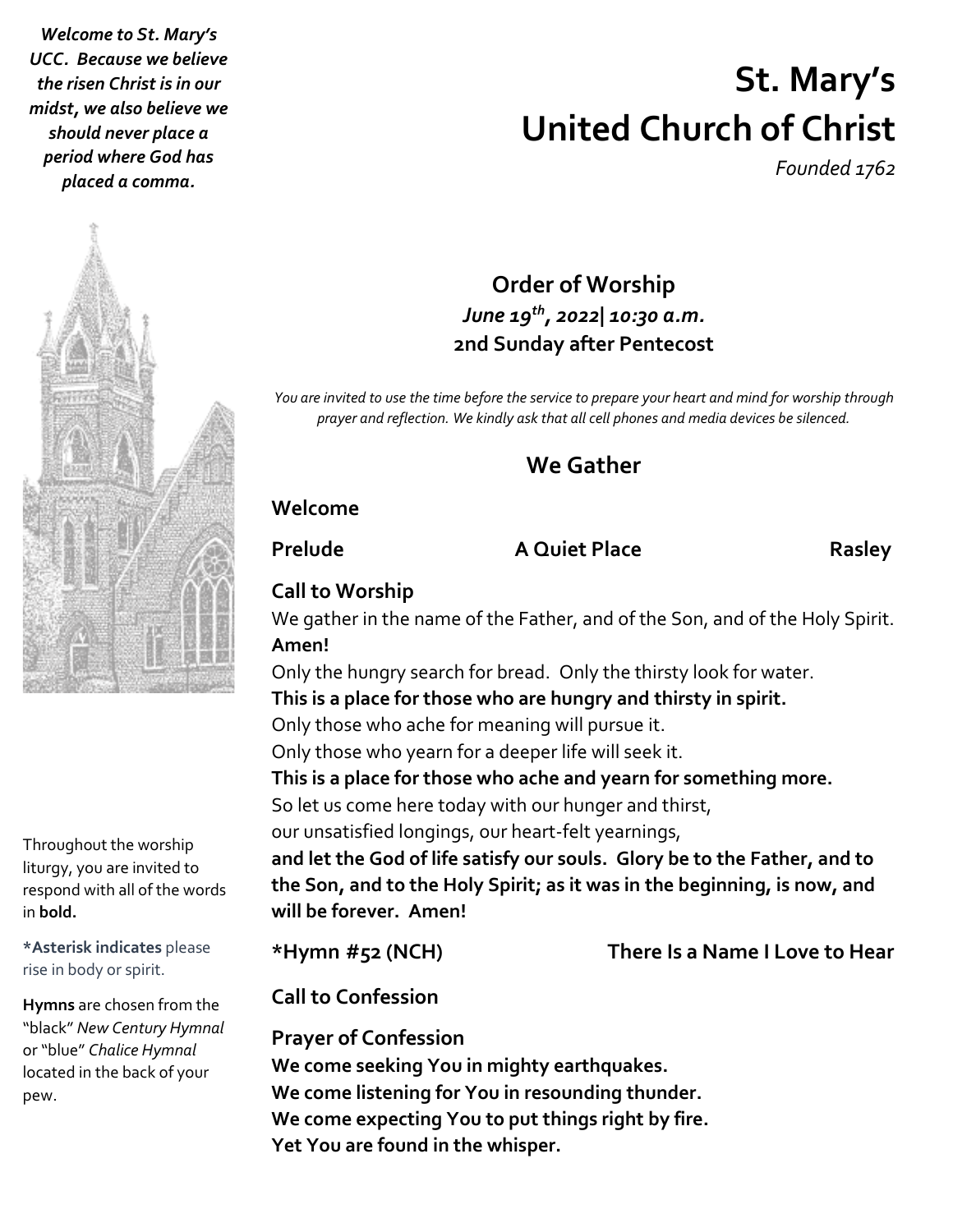**You speak in the silence. You are found in the least of these. Save us, O God, from our aimless wandering. Save us, O God, from our idols. Save us, O God, from our self-induced chaos. God, in your mercy, Hear our prayer.**

#### **Assurance of Pardon**

#### **Prayer of the Day**

Let us pray.

**O God, from whom all good things proceed: Grant that by your inspiration we may know the truth of your salvation, and by your merciful guiding may we live according to it in all we do; through Jesus Christ our Lord, who lives and reigns with you and the Holy Spirit, one God, now and forever. Amen.**

# **We Hear**

1<sup>st</sup> Reading **st Reading 1 Kings 19:1-15a** (*page 326)* **Responsive Reading Psalm: 42, 43** As a deer longs for flowing streams, so my soul longs for you, O God. **My soul thirsts for God, for the living God. When shall I come and behold the face of God?** My tears have been my food day and night, while people say to me continually, "Where is your God?" **These things I remember, as I pour out my soul: how I went with the throng and led them in procession to the house of God, with glad shouts and songs of thanksgiving, a multitude keeping festival.** Why are you cast down, O my soul, and why are you disquieted within me? Hope in God, for I shall again praise him, my help and my God. **My soul is cast down within me; therefore I remember you from the land of Jordan and of Hermon, from Mount Mizar.** Deep calls to deep at the thunder of your torrents; all your waves and your billows have gone over me. **By day the LORD commands his steadfast love, and at night his song is with me, a prayer to the God of my life.** say to God, my rock, "Why have you forgotten me? Why must I walk about mournfully because the enemy oppresses me?" **As with a deadly wound in my body, my adversaries taunt me, while they say to me continually, "Where is your God?"** Why are you cast down, O my soul, and why are you disquieted within me? Hope in God, for I shall again praise him, my help and my God.

**Thanks** to the following people for helping with service today: **In-Person Greeters:**  Bonnie & Kent Kreamer **Online Greeter:** Rachel Hutchison **Reader:** Bonnie Kreamer **Consistory Person of the Month:** Lee Kline **Back-Up:** Sandy Matthias **Substitute Organist:** Dorothy Ellen Dutterer

**The altar flowers** are given to the Glory of God and in celebration of Jim and Sandy Lloyd's 59th anniversary on  $6/15.$ 

**Go in peace to love and serve the Lord.**

Please note the service is being broadcast simultaneously on Facebook Live and by attending, you are giving implicit permission for your video or audio to be transmitted out on the internet.

> Copyright #2333748, size C Streaming CSPL151350 size C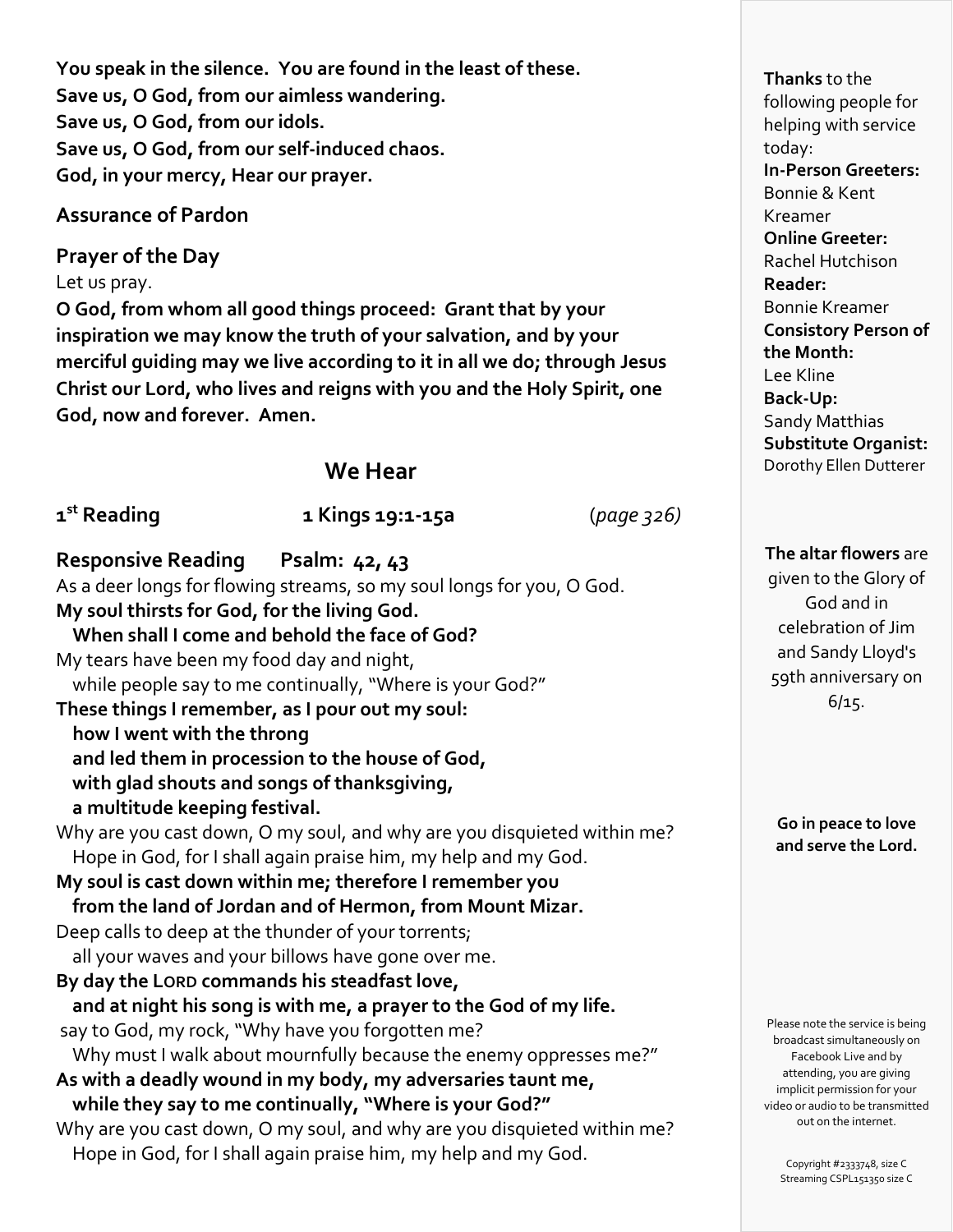**Vindicate me, O God, and defend my cause against an ungodly people; from those who are deceitful and unjust, deliver me!** For you are the God in whom I take refuge; why have you cast me off? Why must I walk about mournfully because of the oppression of the enemy? **O send out your light and your truth; let them lead me; let them bring me to your holy hill and to your dwelling.** Then I will go to the altar of God, to God my exceeding joy, and I will praise you with the harp, O God, my God. **Why are you cast down, O my soul, and why are you disquieted within me? Hope in God, for I shall again praise him, my help and my God.**

| <b>Gospel Reading</b> | Luke 8:26-39 | (page 68) |
|-----------------------|--------------|-----------|
|                       |              |           |

\***Gloria Patri**

Glory be to the Father, and to the Son, and to the Holy Ghost. As it was in the beginning, is now, *and ever shall be. World without end. Amen.*

**Sermon:** 

# **We Respond**

**\*Hymn #622 (Chalice) Guide Me, O Thou Great Jehovah**

#### **Apostles Creed**

**I believe in God, the Father almighty, creator of heaven and earth.**

**I believe in Jesus Christ, God's only Son, our Lord, who was conceived by the Holy Spirit, born of the Virgin Mary, suffered under Pontius Pilate, was crucified, died, and was buried; he descended to the dead. On the third day he rose again; he ascended into heaven, he is seated at the right hand of the Father, and he will come again to judge the living and the dead. I believe in the Holy Spirit, the holy catholic Church, the communion of saints, the forgiveness of sins, the resurrection of the body, and the life everlasting. Amen.**

## **Pastoral Prayer**

## **The Lord's Prayer**

**Our Father who art in heaven, hallowed be thy name. Thy kingdom come. Thy will be done on** earth as it is in heaven. Give us this day our daily bread. And forgive us our debts as we forgive **our debtors. And lead us not into temptation but deliver us from evil. For thine is the kingdom, and the power, and the glory, forever. Amen.**

# **Offering**

# **\*Doxology**

 *Praise God from whom all blessings flow; Praise God all creatures here below; Praise God above ye heavenly host; Praise Father, Son, and Holy Ghost. Amen.*